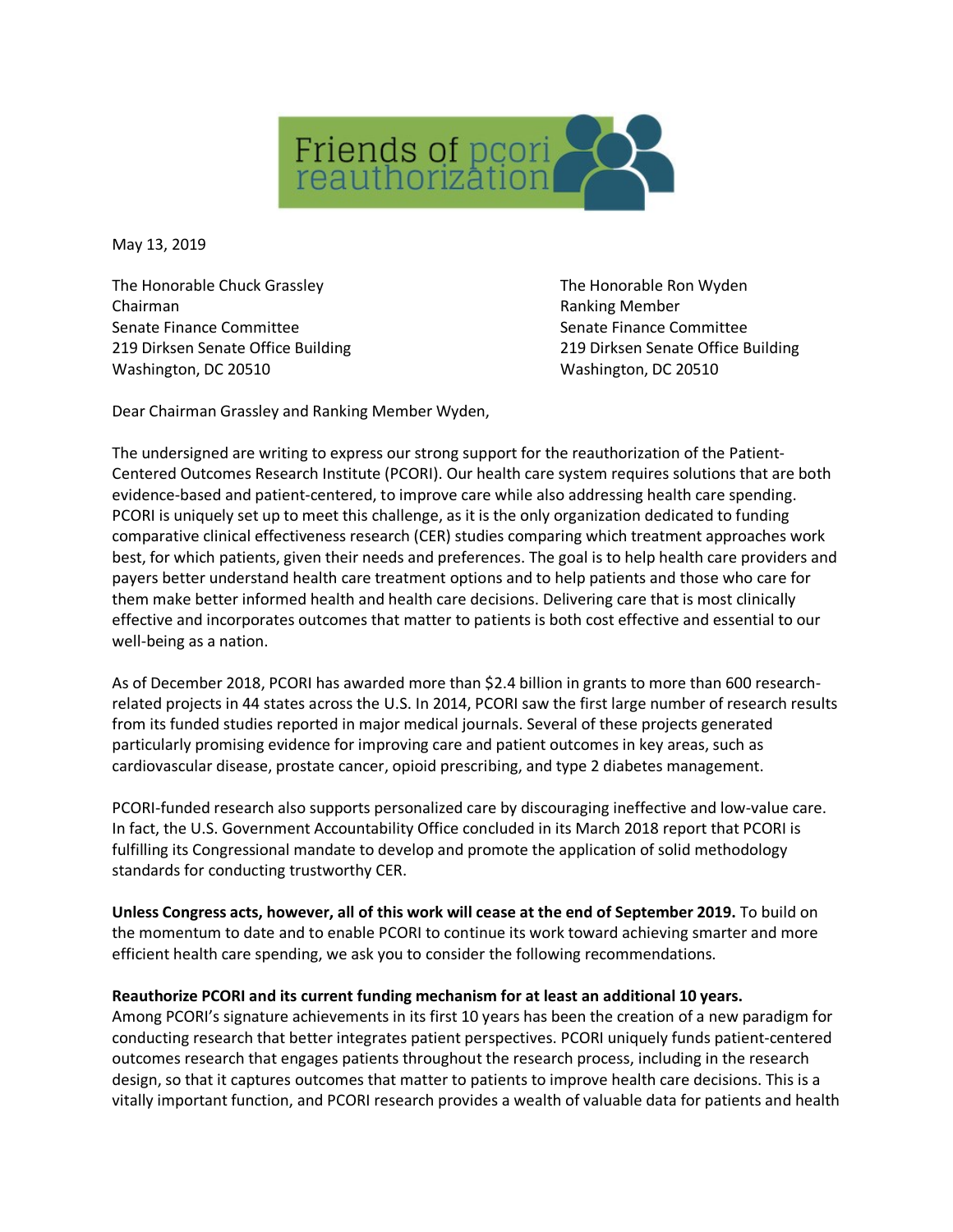care providers, while also informing how the health care system can be more efficient. Research is a long-term endeavor, and some high quality CER studies can take 4-5 years to complete. Even after the completion of these studies, additional time is needed to develop and implement clinical decision support and shared decision-making tools.

For the ongoing investment in PCORI-funded research to be most impactful, stability in PCORI funding is imperative to allow ample time to conclude studies, disseminate the findings, develop implementation tools, and drive implementation where appropriate. Reaffirming the commitment to PCORI for another 10 years will allow the institute to build on its success in changing the culture of research to be more patient-centered, and to enhance its work in partnership with other agencies and stakeholders to support a sustainable infrastructure for disseminating and implementing research outcomes meaningfully into practice.

## **Ensure PCORI stays true to its mission of patient-centered research by maintaining its mandate to conduct comparative clinical effectiveness research.**

All stakeholders agree that high-quality, evidence-based care is crucial to reducing costs in the health care system. PCORI is the only research organization dedicated to funding studies that compare care approaches to determine what works best, for whom, and under which circumstances. By providing feedback on what care is going to provide the best result to each patient, PCORI is generating invaluable information that will save our health care system significant expenditures by empowering patients to choose treatments that work best and therefore limit adverse events such as hospitalization and multiple courses of treatment.

In creating PCORI, Congress committed to build the evidence base for improved health decisions, seeking to empower patients and drive innovation and value in health care. Reauthorization is an opportunity for Congress to ensure that PCORI continues to uphold this commitment and serve the needs of an evolving health care system.

We look forward to engaging with you throughout the reauthorization process. Thank you for your consideration of our recommendations.

Sincerely,

## **Organizations**  AcademyHealth Academy of Managed Care Pharmacy AfricanAmericansAgainstAlzheimer's Network Alliance for Aging Research American Academy of Family Physicians American Academy of Pediatrics American Academy of Neurology American Association for Dental Research American Association for Respiratory Care American Association for the Study of Liver Diseases American Association of Colleges of Pharmacy American Association of Neurological Surgeons and Congress of Neurological Surgeons American Association of Orthopaedic Surgeons American Association on Health and Disability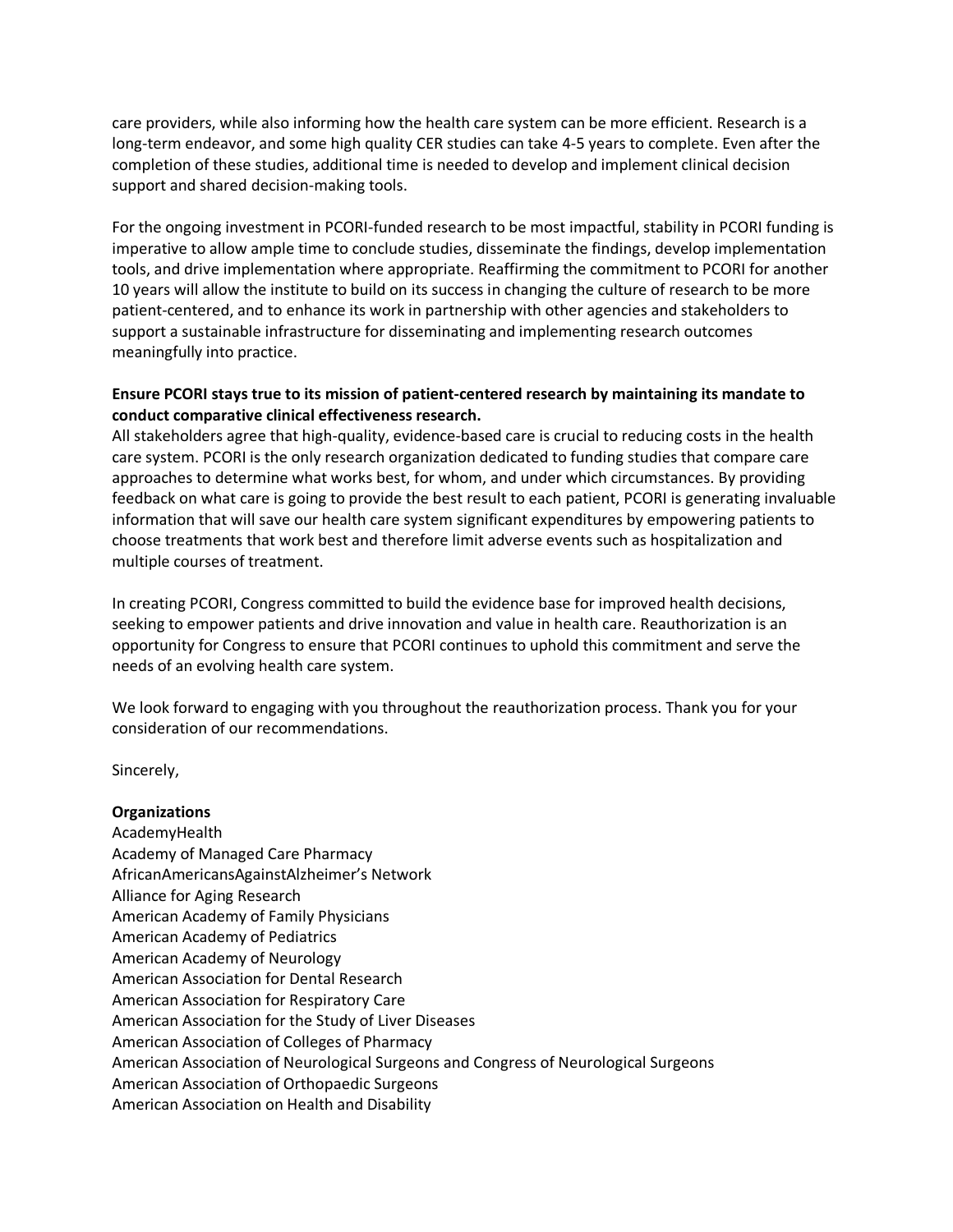American Chiropractic Association American College of Physicians American College of Surgeons America's Essential Hospitals American Heart Association American Liver Foundation American Lung Association American Medical Informatics Association American Multiple Endocrine Neoplasia Support American Parkinson Disease Association American Psychological Association American Society for Transplantation and Cellular Therapy American Society of Hematology American Society of Nephrology American Thoracic Society American Urological Association Arthritis Foundation Associated Medical Schools of New York Association for Clinical and Translational Science Association for Community Affiliated Plans Association of American Medical Colleges Association of American Universities Association of Departments of Family Medicine Association of Family Medicine Residency Directors Association of Pathology Chairs Association of Public and Land-grant Universities Association of Rehabilitation Nurses Association of Schools and Programs of Public Health Association of University Centers on Disabilities Asthma and Allergy Foundation of America Better Medicare Alliance Brain Injury Association of America BrightFocus Foundation Caregiver Action Network Cedars-Sinai Celiac Disease Foundation Children's Hospital of Philadelphia Cholangiocarcinoma Foundation Cincinnati Children's Hospital Medical Center Clinical Research Forum Coalition for Clinical and Translational Science Coalition for Disability Health Equity Coalition to Transform Advanced Care (C-TAC) Columbia University Irving Medical Center COPD Foundation Creighton University School of Medicine Crohn's & Colitis Foundation Cure HHT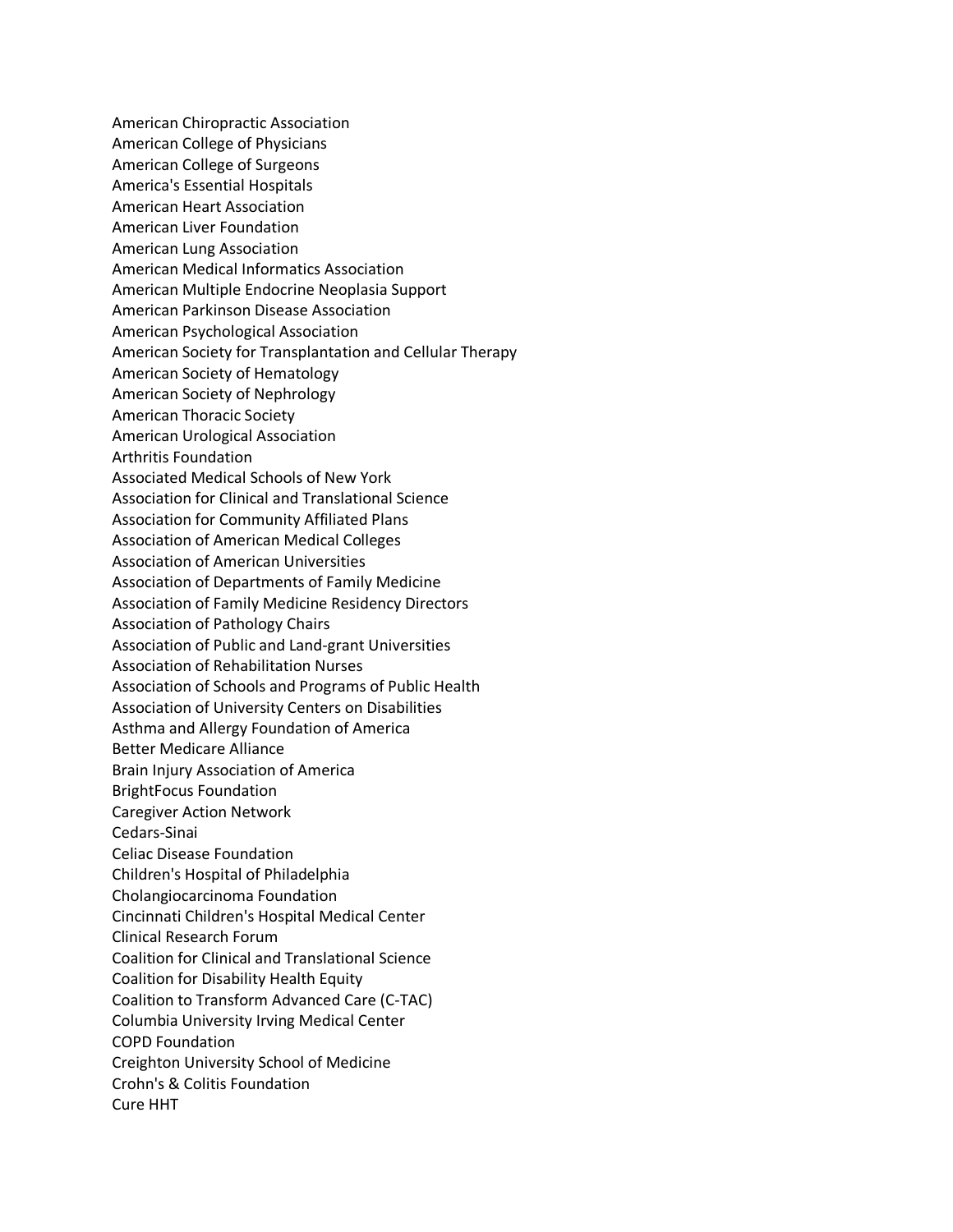Dartmouth Hitchcock Health Davis Phinney Foundation Digestive Disease National Coalition Dorney-Koppel Foundation Duke University School of Medicine Dystonia Advocacy Network Dystonia Medical Research Foundation Epilepsy Association of North Carolina Epilepsy Foundation Families USA **FasterCures** Fight Colorectal Cancer Friends of Cancer Research GBS|CIDP Foundation International Genetic Alliance Global Healthy Living Foundation Global Liver Institute Go2Foundation for Lung Cancer Harvard Medical School Healthcare Leadership Council Healthcare Research Associates LLC/ The S.T.A.R. Initiative Heart Valve Voice US Hydrocephalus Association ICAN, International Cancer Advocacy Network Indiana University Infectious Diseases Society of America International Foundation for Gastrointestinal Disorders International Pemphigus and Pemphigoid Foundation Interstitial Cystitis Association Johns Hopkins University & Medicine Lakeshore Foundation LatinosAgainstAlzheimer's Network Louisiana Public Health Institute Lupus and Allied Diseases Association Inc. Lymphatic Education & Research Network Mended Hearts Men's Health Network METAvivor Muslims for Evidence Based Healthcare National Alliance on Mental Illness National Alopecia Areata Foundation National Ataxia Foundation National Blood Clot Alliance National Fibromyalgia and Chronic Pain Association National Health Council National Hispanic Medical Association National Kidney Foundation National Multiple Sclerosis Society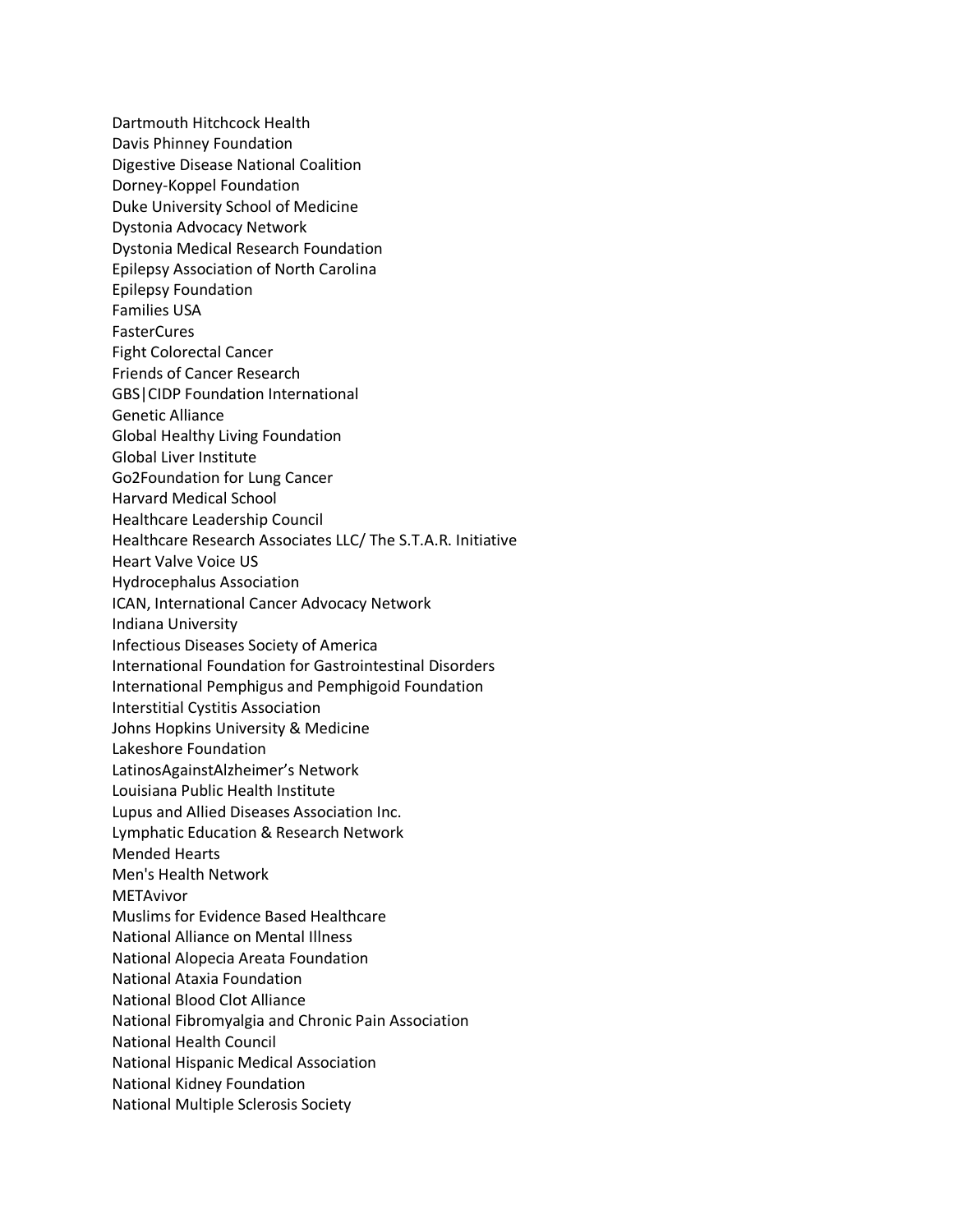National Organization for Rare Disorders (NORD) National Pancreas Foundation National Partnership for Women & Families National Psoriasis Foundation NEC Society Nemours Children's Health System NephCure Kidney International Neuropathy Action Foundation NHMH - No Health without Mental Health North American Primary Care Research Group NYU School of Medicine Ochsner Health System Parkinson's Foundation Partners Healthcare Partnership to Improve Patient Care Patient-Centered Primary Care Collaborative Phelan-McDermid Syndrome Foundation Planetree International Powerful Patient Inc. Prisma Health Project Sleep Public Sector HealthCare Roundtable Pulmonary Fibrosis Foundation Pulmonary Hypertension Association PXE International Research!America Restless Legs Syndrome Foundation Scleroderma Foundation Sleep Research Society (SRS) Society of General Internal Medicine Society of Teachers of Family Medicine Stanford University School of Medicine Sterling Health IT Sturge-Weber Foundation The Marfan Foundaton The Michael J. Fox Foundation for Parkinson's Research The Robert Larner MD College of Medicine at The University of Vermont The Society of Thoracic Surgeons Tulane University School of Medicine UC San Francisco (UCSF) University Hospitals, Cleveland, Ohio University of Alabama at Birmingham University of California System University of Colorado Anschutz Medical Campus University of Florida University of Hawaii John A. Burns School of Medicine University of Kansas Medical Center University of Maryland, Baltimore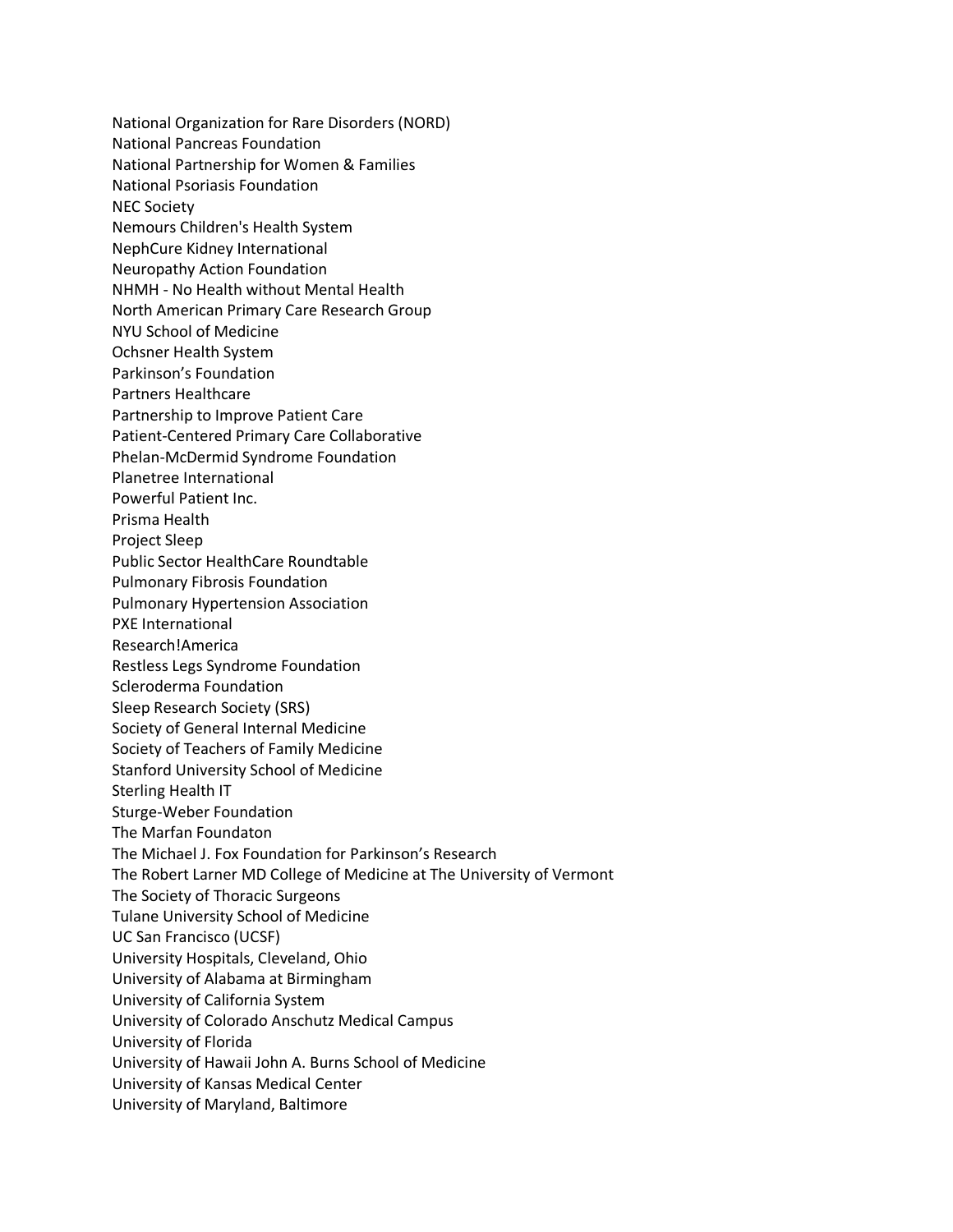University of New Mexico Health Sciences Center University of Pennsylvania Health System (Penn Medicine) University of Pittsburgh University of Virginia Health System USCOPD Coalition US Hereditary Angioedema Association UW Medicine Vanderbilt University Medical Center Virginia Commonwealth University Wake Forest School of Medicine Washington University, St. Louis Weill Cornell Medicine

## **PCORI Ambassadors**

Bill Adams, PCORI Ambassador, Erhard, Minnesota Peter Anderson, PCORI Ambassador, Charleston, West Virginia Sonya Ballentine, PCORI Ambassador Chicago Health Disparities Center, Illinois Rosie Bartel, Patient Advocate, Chilton, Wisconsin James Beck, MD, Vice Dean for Government Affairs and Health Care Policy, Marshall University Joan C. Edwards School of Medicine, Huntington, West Virginia Jennifer Canvasser, PCORI Ambassador, Davis, California Martie Carnie, PCORI Ambassador, Senior Patient Experience Advisor, Center for Patients and Families, Brigham and Women's Hospital, Boston, Massachusetts Thomas Carton, Chief Data Officer, Principal Investigator, Louisiana Public Health Institute Matt Cheung, PCORI Ambassador, Los Gatos, California Kimerly Coshow, PhD, PCORI Ambassador, Parkinson's Disease Patient & Research Advocate, Blue Ridge, Georgia Maureen Fagan, PCORI Patient Experience Panelist and Chief Experience Officer, University of Miami Health System Venus Gines, President & Founder, Dia de la Mujer Latina, Manvel, Texas Lawrence Goldberg MD, PCORI Ambassador, Philadelphia, Pennsylvania Regina Greer- Smith, PCORI Ambassador, Illinois Heather Guidone, PCORI Ambassador, Atlanta, Georgia James Harrison, PCORI Ambassador, Assistant Professor, University of California, San Francisco Jill Harrison, Director of Research, Planetree International, Derby, Connecticut Marcia Horn, PCORI Ambassador, Phoenix, Arizona Matthew Hudson, Ph.D., M.P.H, Director of Cancer Care Delivery Research, Greenville, South Carolina Wenora Johnson, PCORI Ambassador, Illinois Leslie MacGregor Levine PhD, VMD, JD, PCORI Ambassador, advisory panel member and merit reviewer, patient advocate, Neuropathy Action Foundation, Boston, Massachusetts Susan Lin, PCORI Ambassador, Advisory Panel member, and Merit Reviewer, Round Hill, Virginia Donald A. McClain, Senior Associate Dean for Clinical Research Director, Clinical and Translational Science Institute, Wake Forest School of Medicine Seth Morrison, PCORI Patient Reviewer and patient advocate, Las Vegas, Nevada James Pantelas, PCORI Ambassador, Howell, Michigan Maria Pellerano, PCORI Ambassador, New Brunswick, New Jersey Philip Posner, PCORI Ambassador, Arlington, Virginia Joan D. Powell, MDS Patient Advocate, Laguna Niguel, California